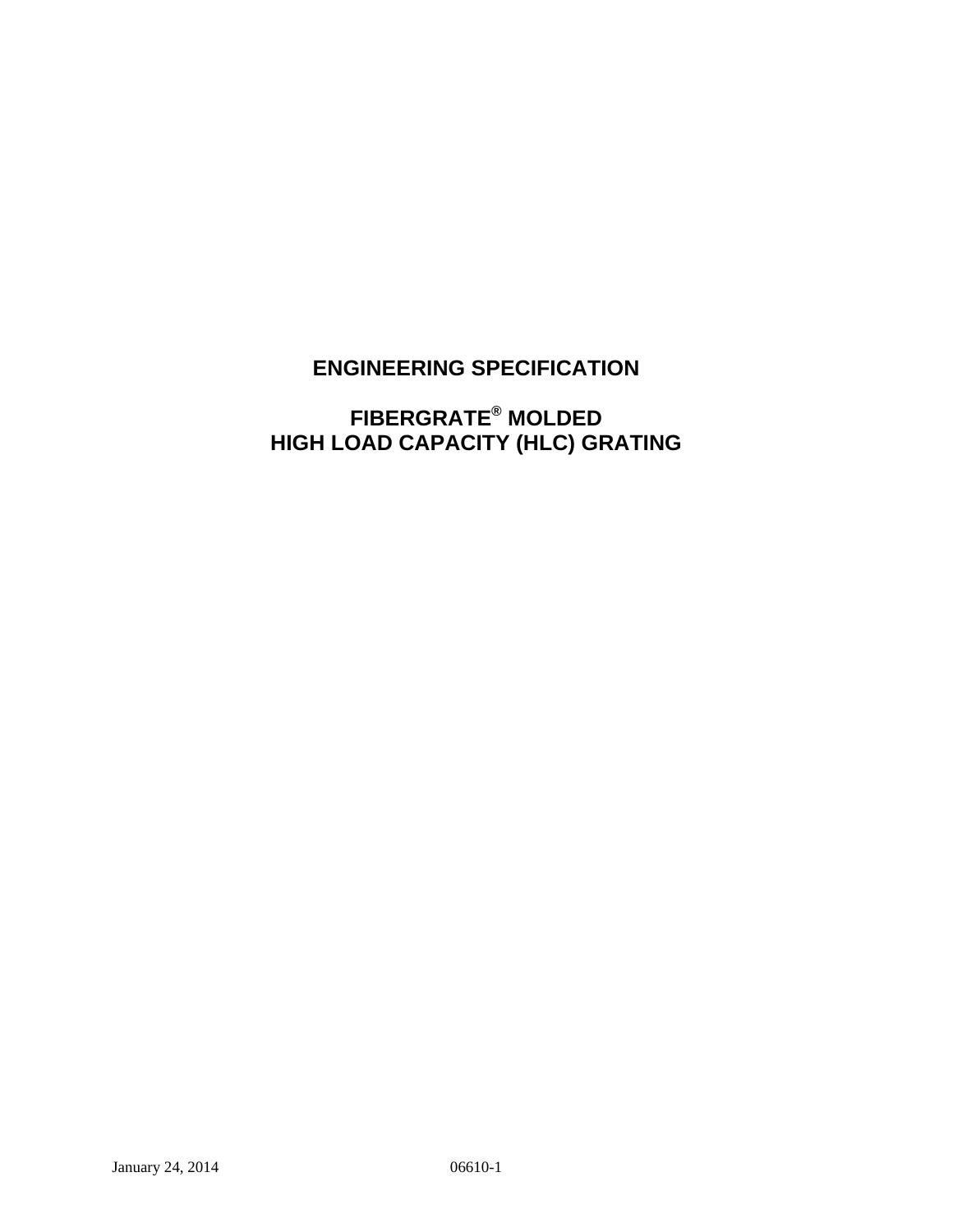## SECTION 06610

#### FIBERGLASS REINFORCED PLASTICS (FRP) FABRICATIONS

## MOLDED HIGH LOAD CAPACITY (HLC) GRATING

#### PART 1 - GENERAL

#### 1.1 RELATED DOCUMENTS

- A. Drawings and general provisions of Contract, including General and Supplementary Conditions and Division 1 Specification Sections, apply to this section.
- B. DRAFT of The Fiberglass Grating Manual, ANSI/ASCE/ACMA
- C. The publications listed below (latest revision applicable) form a part of this specification to the extent referenced herein. The publications are referred to within the text by the designation only.

AMERICAN SOCIETY FOR TESTING AND MATERIALS (ASTM) Test Methods:

ASTM D 635 Rate of Burning and/or Extent and Time of Burning of Self-Supporting Plastics in a Horizontal Position

ASTM E 84 Surface Burning Characteristics of Building Materials

#### 1.2 SUMMARY

A. This section includes shop fabricated fiberglass reinforced plastic (FRP) Molded High Load Capacity (HLC) Grating.

#### 1.3 SCOPE OF WORK

A. Furnish, fabricate (where necessary), and install all fiberglass reinforced plastic (FRP) HLC gratings with all appurtenances, accessories and incidentals necessary to produce a complete, operable and serviceable installation as specified herein.

## 1.4 SUBMITTALS

- A. Submit manufacturer's shop drawings of all fabricated gratings clearly showing material sizes, types, styles, part or catalog numbers, complete details for the fabrication of and erection of components including, but not limited to, location, lengths, type and sizes of fasteners and connection details.
- B. Submit the manufacturer's published literature including structural design data, structural properties data, grating load/deflection tables, corrosion resistance tables, certificates of compliance, test reports as applicable and design calculations for systems not sized or designed in the contract documents.
- C. Submit sample pieces of each item specified herein, manufactured by the method used in the Work and as to quality and color.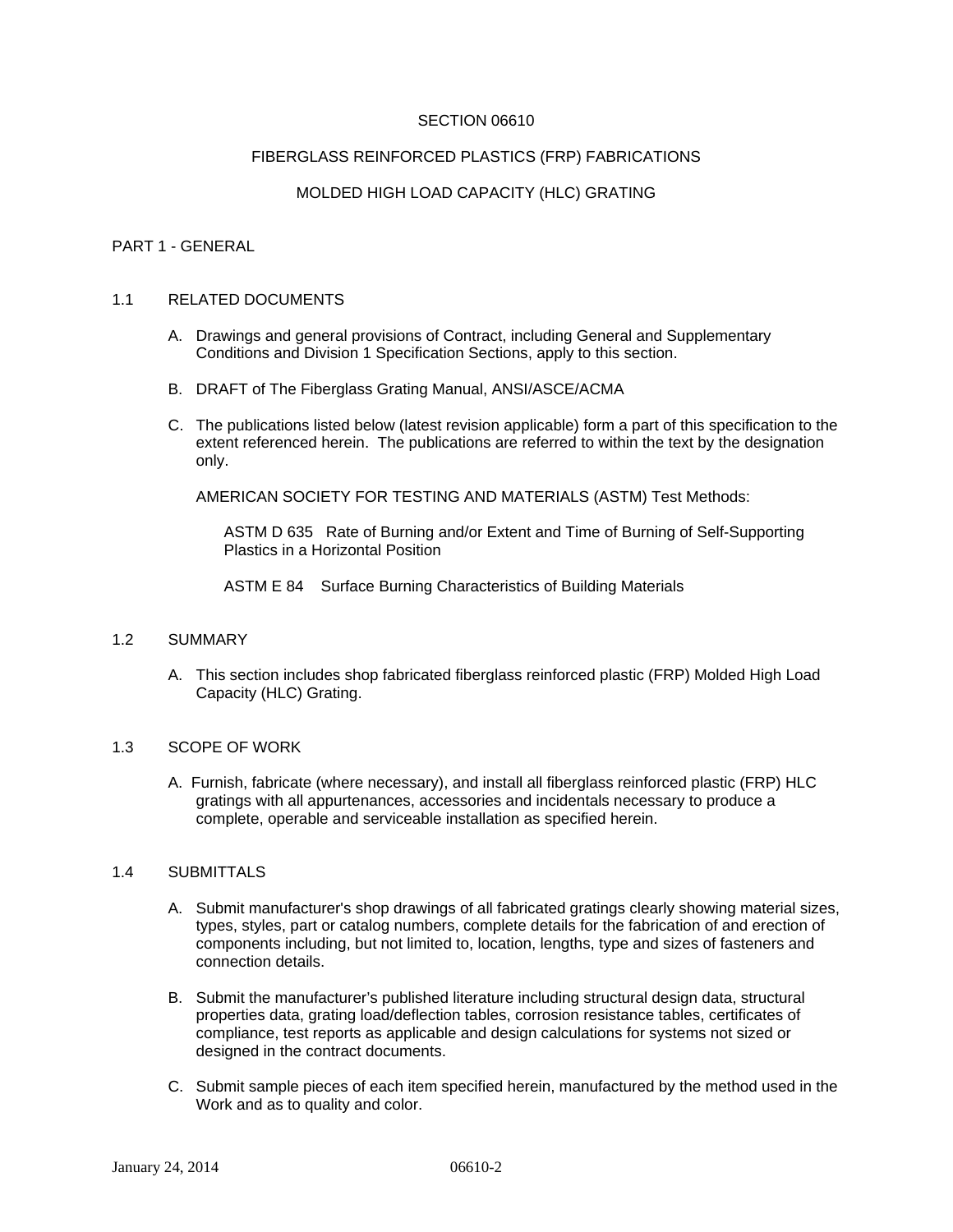#### 1.5 QUALITY ASSURANCE

- A. All items to be provided under this Section shall be furnished only by manufacturers having experience in the design and manufacture of similar products and systems. If requested, experience shall be demonstrated by a record of at least five (5) previous, separate, similar successful installations in the last five (5) years.
- B. Manufacturer shall offer a 3 year limited warranty on all FRP products against defects in materials and workmanship.
- C. Manufacturer shall be certified to the ISO 9001-2008 standard.
- D. Manufacturer shall provide proof of certification from at least two other quality assurance programs for its facilities or products (DNV, ABS, USCG, AARR).

#### 1.6 DESIGN CRITERIA

A. The design criteria of the FRP products including connections shall be in accordance with governing building codes and generally accepted standards in the FRP industry.

|  | B. Allowable Spans for Vehicular Loads shall not exceed those shown in the following table: |  |  |  |  |  |
|--|---------------------------------------------------------------------------------------------|--|--|--|--|--|
|--|---------------------------------------------------------------------------------------------|--|--|--|--|--|

|                                                                                                           | Wheel Load (lb)                | <b>Load Distribution</b>         |                          | Allowable Span <sup>2,3</sup>     |                               |
|-----------------------------------------------------------------------------------------------------------|--------------------------------|----------------------------------|--------------------------|-----------------------------------|-------------------------------|
|                                                                                                           | (1/2 Axle Load<br>+30% impact) | Parallel<br>To Axle <sup>1</sup> | Perpendicular<br>To Axle | 1-1/2" Deep HLC<br>Molded Grating | 2" Deep HLC<br>Molded Grating |
| <b>AASHTO Standard Truck<sup>4</sup></b><br>32,000 lb Axle Load<br>Dual Wheels<br>(*formerly AASHTO H-20) | 20,800                         | $20" + 4"$                       | 8"                       | $1' - 2"$                         | $1' - 5"$                     |
| <b>Automobile Traffic</b><br>5,000 lb Vehicle<br>1,500 lb Load<br>55% Drive Axle Load                     | 2,220                          | $8'' + 4''$                      | 8"                       | $2^{\circ} - 2^{\circ}$           | $2^{\circ} - 8^{\circ}$       |
| 5 Ton Capacity Forklift<br>14,400 lb Vehicle<br>24,400 lb Total Load<br>85% Drive Axle Load               | 13,480                         | $11" + 4"$                       | 11"                      | $1'-1$ "                          | $1'-5"$                       |
| 3 Ton Capacity Forklift<br>9,800 lb Vehicle<br>15,800 lb Total Load<br>85% Drive Axle Load                | 8,730                          | $7" + 4"$                        | 7"                       | $1' - 0''$                        | $1' - 4"$                     |
| 1 Ton Capacity Forklift<br>4,200 lb Vehicle<br>6,200 lb Total Load<br>85% Drive Axle Load                 | 3,425                          | $4^n + 4^n$                      | 4"                       | $1' - 7"$                         | $2' - 1"$                     |

**Notes:** 

1. Load is carried by the grating load bars immediate under wheel + four additional load bars adjacent to wheel.

2. Allowable Span is based on a 0.25" maximum deflection and a Factor of Safety of 3.0. The other criteria may be required by certain construction codes. Check code requirements to determine design criteria.

3. **ALLOWABLE SPAN IS STRONGLY DEPENDENT ON WHEEL WIDTH AND VEHICLE WEIGHT/LOAD CAPACITY**. If your application varies from the values given on this table, contact Fibergrate Engineering for application assistance.

4. Load based on the AASHTO Standard Truck Load as defined in AASHATO LRFD Bridge Design Specifications, 2nd Ed. This does not imply that the allowable span meets the deflection requirements of this specification.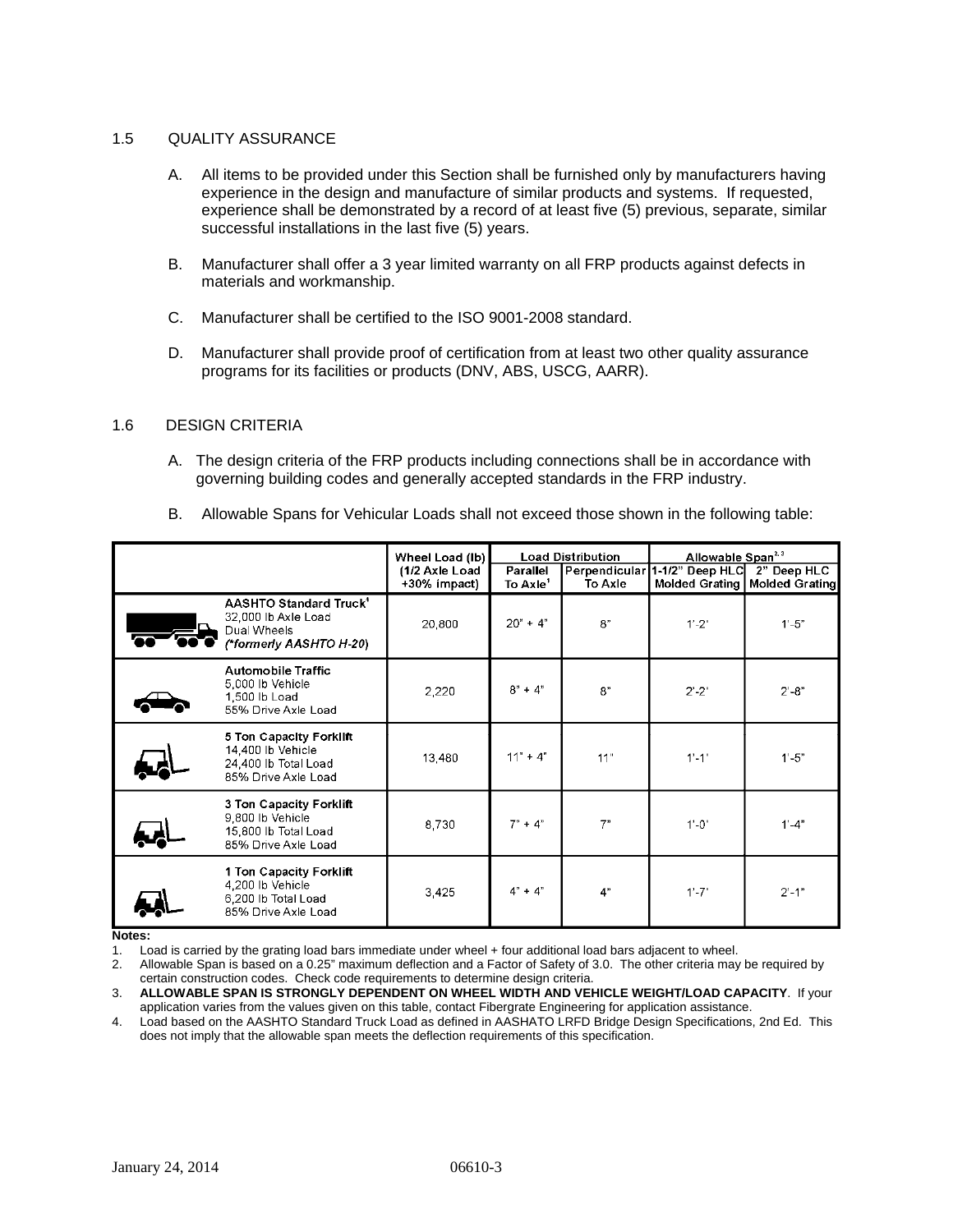## 1.7 PRODUCT DELIVERY AND STORAGE

- A. All gratings and components shall be shop fabricated and piece match marked to assembly or erection drawings.
- B. Delivery of Materials: All manufactured materials shall be delivered in original, unbroken pallets, packages, containers, or bundles bearing the label of the manufacturer. Adhesives, resins and their catalysts and hardeners shall be crated or boxed separately and noted as such to facilitate their movement to a dry indoor storage facility.
- C. Storage of Products: All materials before, during and after shipment shall be carefully handled to prevent them from abrasion, cracking, chipping, twisting, other deformations, and other types of damage. Store items in an enclosed area and free from contact with soil and water. Store adhesives, resins and their catalysts and hardeners in dry indoor storage facilities between 70 and 85 degrees Fahrenheit (21 to 29 degrees Celsius) until they are required.

## PART 2 - PRODUCTS

## 2.1 GENERAL

- A. All FRP items furnished under this Section shall be composed of fiberglass reinforcement and resin in qualities, quantities, properties, arrangements and dimensions as necessary to meet the design requirements and dimensions as specified in the Contract Documents.
- B. Fiberglass reinforcement shall be continuous roving in sufficient quantities as needed by the application and/or physical properties required.
- C. Resin shall be {Vinyl Ester, Isophthalic Polyester, Polyester *choose one}*, with chemical formulations as necessary to provide the corrosion resistance, strength and other physical properties as required.
- D. All finished surfaces of FRP items and fabrications shall be smooth, resin-rich, free of voids and without dry spots, cracks, crazes or unreinforced areas. All glass fibers shall be well covered with resin to protect against their exposure due to wear or weathering.
- E. All grating products shall have a tested flame spread rating of 25 or less per ASTM E-84 Tunnel Test. Gratings shall not burn past the 25 mm reference mark and will be classified HB per ASTM D635.
- F. All mechanical grating clips shall be manufactured of Type 316SS (stainless steel).
- G. Molded High Load Gratings shall be Fibergrate® as manufactured by:

**Fibergrate Composite Structures Inc.** 5151 Belt Line Road, Suite 1212 Dallas, Texas 75254-7028 USA (800) 527-4043 Phone (972) 250-1530 Fax

Website: www.fibergrate.com E-mail: info@fibergrate.com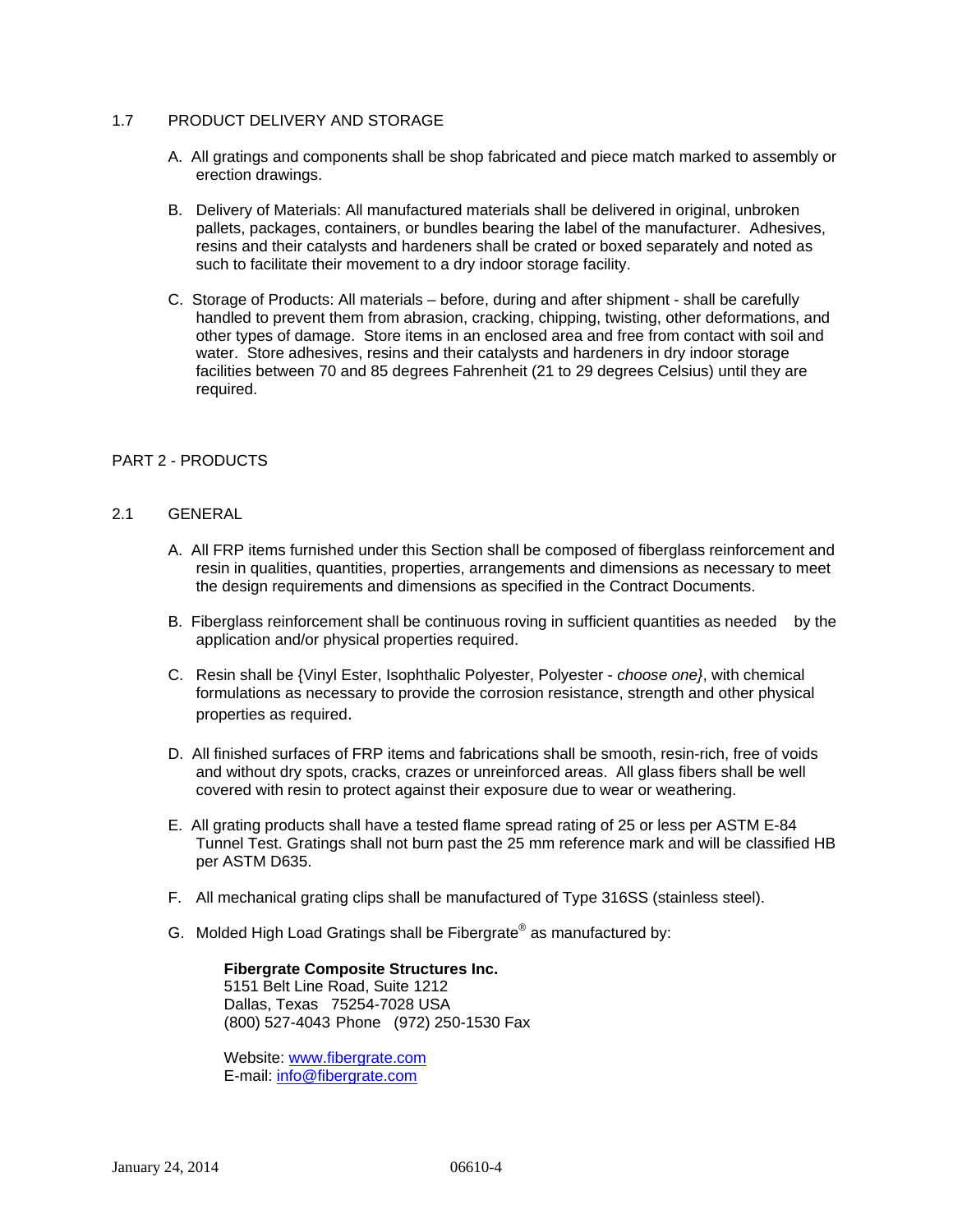## 2.2 MOLDED HIGH LOAD CAPACITY (HLC) FRP GRATING

A. Manufacture: Grating shall be of a one-piece molded construction with tops and bottoms of bearing bars and cross bars in the same plane. Grating shall have a rectangular mesh pattern and have substantial bi-directional strength. Grating shall be reinforced with continuous rovings of equal number of layers in each direction. The top layer of reinforcement shall be no more than 1/8" below the top surface of the grating so as to provide maximum stiffness and prevent resin chipping of unreinforced surfaces. Percentage of glass (by weight) shall not exceed 45% so as to achieve maximum corrosion resistance, and as required to maintain the structural requirements of the CONTRACT.

After molding, no dry glass fibers shall be visible on any surface of bearing bars or cross bars. All bars shall be smooth and uniform with no evidence of fiber orientation irregularities, interlaminar voids, porosity, resin rich or resin starved areas.

- B. Resin system: The resin system used in the manufacture of the grating shall be {Vi-Corr**®** , FGI-AM**®** , Corvex**®** - *choose one*}.
- C. Color: {*varies by resin consult your catalog*}.
- D. Depth: 1-1/2" or 2" with a tolerance of plus or minus 1/16".
- E. Mesh Configuration: 1" x 2" with a tolerance of plus or minus 1/16" mesh centerline to centerline.
- F. Grating bar intersections are to be filleted to a minimum radius of 1/16" to eliminate local stress concentrations and the possibility of resin cracking at these locations.
- G. Panel Size: 4'-0" x 6'-0" with load bars parallel to the 4'- 0" direction.
- H. Substitutions: Other products of equal strength, stiffness, corrosion resistance and overall quality may be submitted with the proper supporting data to the engineer for approval.

#### 2.3 GRATING FABRICATION

- A. Measurements: Grating supplied shall meet the dimensional requirements and tolerances as shown or specified. The Contractor shall provide and/or verify measurements in field for work fabricated to fit field conditions as required by grating manufacturer to complete the work.
- B. Layout: Each grating section shall be readily removable, except where indicated on drawings. Gratings shall be fabricated free from warps, twists, or other defects which affect appearance and serviceability.
- C. Sealing: All shop fabricated grating cuts shall be coated with vinyl ester resin to provide maximum corrosion resistance. All field fabricated grating cuts shall be coated similarly by the contractor in accordance with the manufacturer's instructions.
- D. Hardware: If required by the contract drawings, Type 316 stainless steel hold-down clips shall be provided and spaced as per the recommendation of the manufacturer.